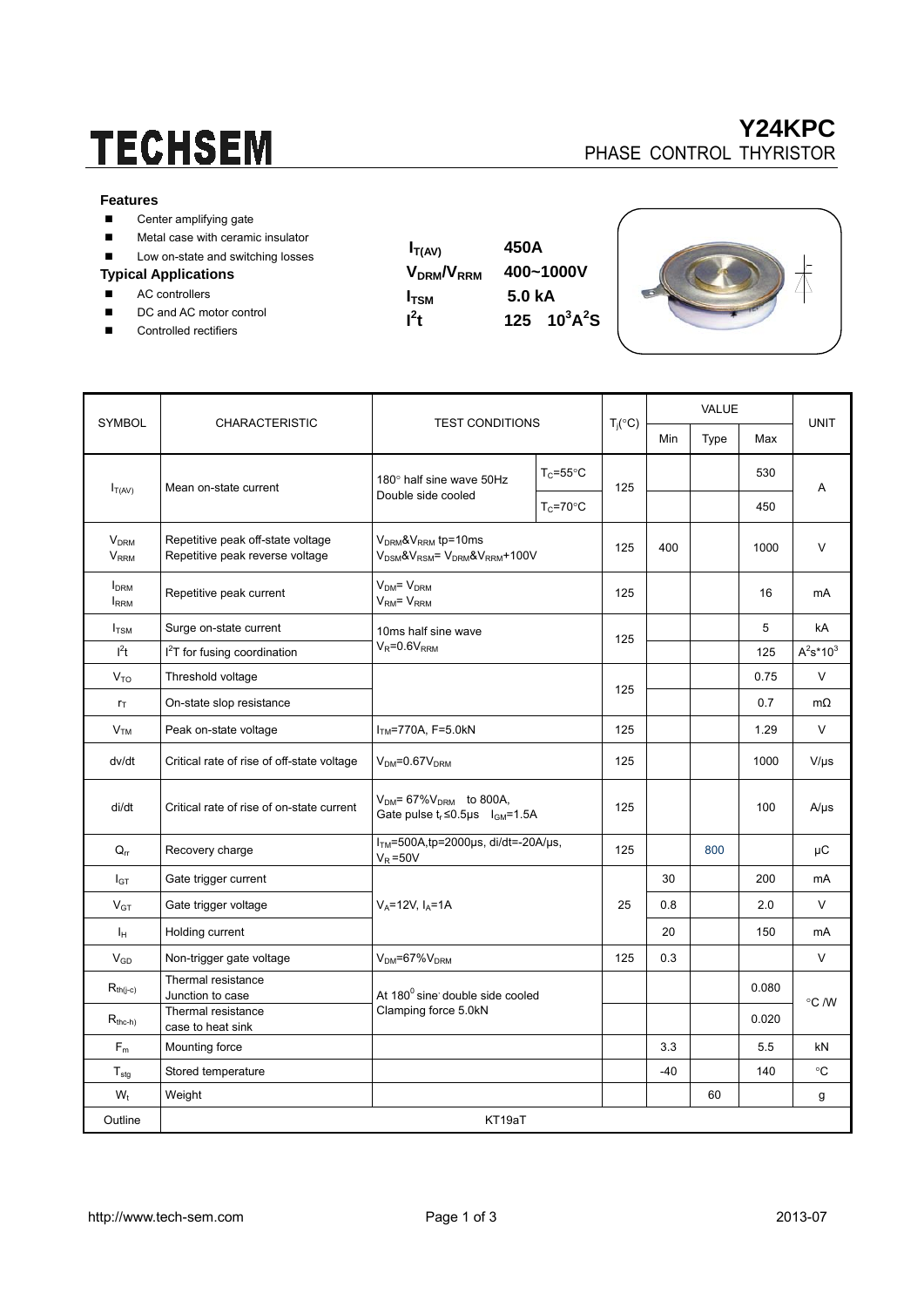## **TECHSEM**













Fig.5 Fig.6













http://www.tech-sem.com Page 2 of 3 2013-07

## Y24KPC